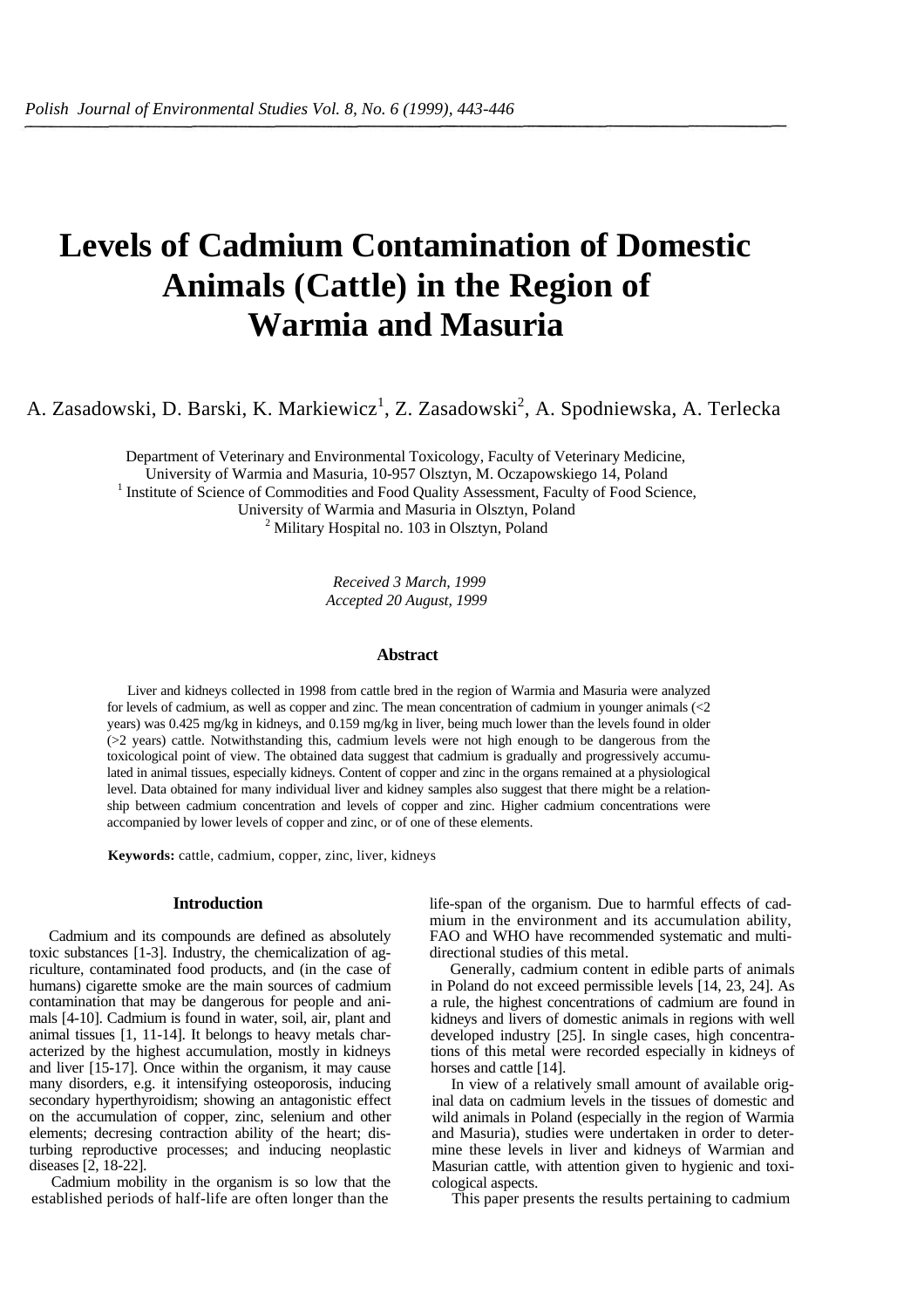contents in liver and kidneys of cattle farmed in the region of Warmia and Masuria. In addition, copper and zinc levels were also determined. Taking into account the antagonistic effect of cadmium on copper and zinc, an attempt was also made to define the relationships between cadmium concentrations and levels of the other two elements.

# Material and Methods

Liver and kidney samples were collected from 60 animals randomly selected in the region of Warmia and Masuria. The animals were slaughtered in July and August in slaughter houses of the region. All tissue samples were stored in a freezer until examination, at -18°C. The tissues were chopped, thoroughly mixed, and a definite amount of the biological material was weighed (about 10 g) and subject to analyses. The procedure consisted of two stages: mineralization (ashing in 450°C) of the material and its preparation for the quantitative analyses [26, 27] and determination of metals using a Unicam 939 Solar atomic absorption spectrophotometer. Optimization of the analytic conditions was performed according to the recommendations supplied by the firm [28].

Zinc and copper were determined directly in the mineralized samples as their concentrations were high enough to enable this.

It was assumed that concentrations of this element were low in the analyzed biological material, and that this may result in high analytical error due to interference in course of direct examination of the mineralized samples, so APDC/MIBK extraction of the samples was performed to the organic phase. An analytical procedure given by Zmudzki [27] was used in this case.

All results on heavy metal contents were recalculated into fresh tissue. They were analyzed statistically using Duncan's test for the significance of differences between the means [29].

# Results and Discussion

Levels of cadmium, copper and zinc in liver and kidneys of cattle farmed in Warmia and Masuria are presented in Table 1 and Figs. 1 and 2.



Fig. 1. Mean concentrations of cadmium, copper and zinc (mg/kg) in liver and kidneys of cattle in the region of Warmia and Masuria.



Fig. 2. Mean concentrations of cadmium (mg/kg) in liver and kidneys of cattle in the region of Warmia and Masuria.

One kidney sample collected from an old and emaciated cow contained very high levels of cadmium (10.692 mg/kg). The cow weighed 271 kg, while average animal weight for the whole group was 468 kg. It originated from the vicinity of Ełk. This sample was discarded as the cow in question was originally raised in an another region of Poland.

As results from the data presented in Table 1 show, cadmium was present in all samples. Liver and kidneys of young cattle  $(\leq 2$  years) in the region of Warmia and Masuria contained much less cadmium than those of older animals (>2 years). These data suggest gradual and progressing accumulation of cadmium in the tissues as the animals aged. They also reveal increasing contamination of the environment with cadmium, and show that elimination

| Animals                                | Tissue  | Cadmium                                | Copper              | Zinc                |
|----------------------------------------|---------|----------------------------------------|---------------------|---------------------|
| Young cattle $(< 2$ years)<br>$n = 44$ | liver   | $0.159 \pm 0.098$                      | $26.377 \pm 19.221$ | $41.295 \pm 8.501$  |
|                                        |         | $(0.060 - 0.487)$                      | $(2.351 - 66.967)$  | $(22.243 - 68.466)$ |
|                                        | kidneys | $0.425 \pm 0.195$                      | $4.801 \pm 1.344$   | $19.699 \pm 2.393$  |
|                                        |         | $(0.104 - 0.937)$                      | $(2.111 - 9.182)$   | $(15.764 - 29.649)$ |
| Old cattlee $(> 2$ years)<br>$n = 15$  | liver   | $0.263 \pm 0.166$                      | $21.184 \pm 15.682$ | $49.152 \pm 15.639$ |
|                                        |         | $(0.081 - 0.672)$                      | $(3.344 - 55.455)$  | $(30.887 - 77.973)$ |
|                                        | kidneys | $1.703 \pm 1.106$                      | $4.198 \pm 0.315$   | $18.761 \pm 2.614$  |
|                                        |         | $(0.590 - 4.275)$                      | $(3.795 - 4.740)$   | $(15.528 - 22.749)$ |
| Significance of the<br>differences     |         | Pwbm-wbs $< 0.01$<br>Pnbm-nbs $< 0.01$ |                     | Pwbm-wbs $< 0.05$   |

Table 1. Content of cadmium, copper and zinc in liver and kidneys of cattle in the region of Warmia and Masuria in 1998 (mg/kg fresh weight); arithmetic mean, standard deviation, and range.

Explanations: wbm - liver of young cattle; wbs - liver of old cattle; nbm - kidneys of young cattle; nbs - kidneys of old cattle.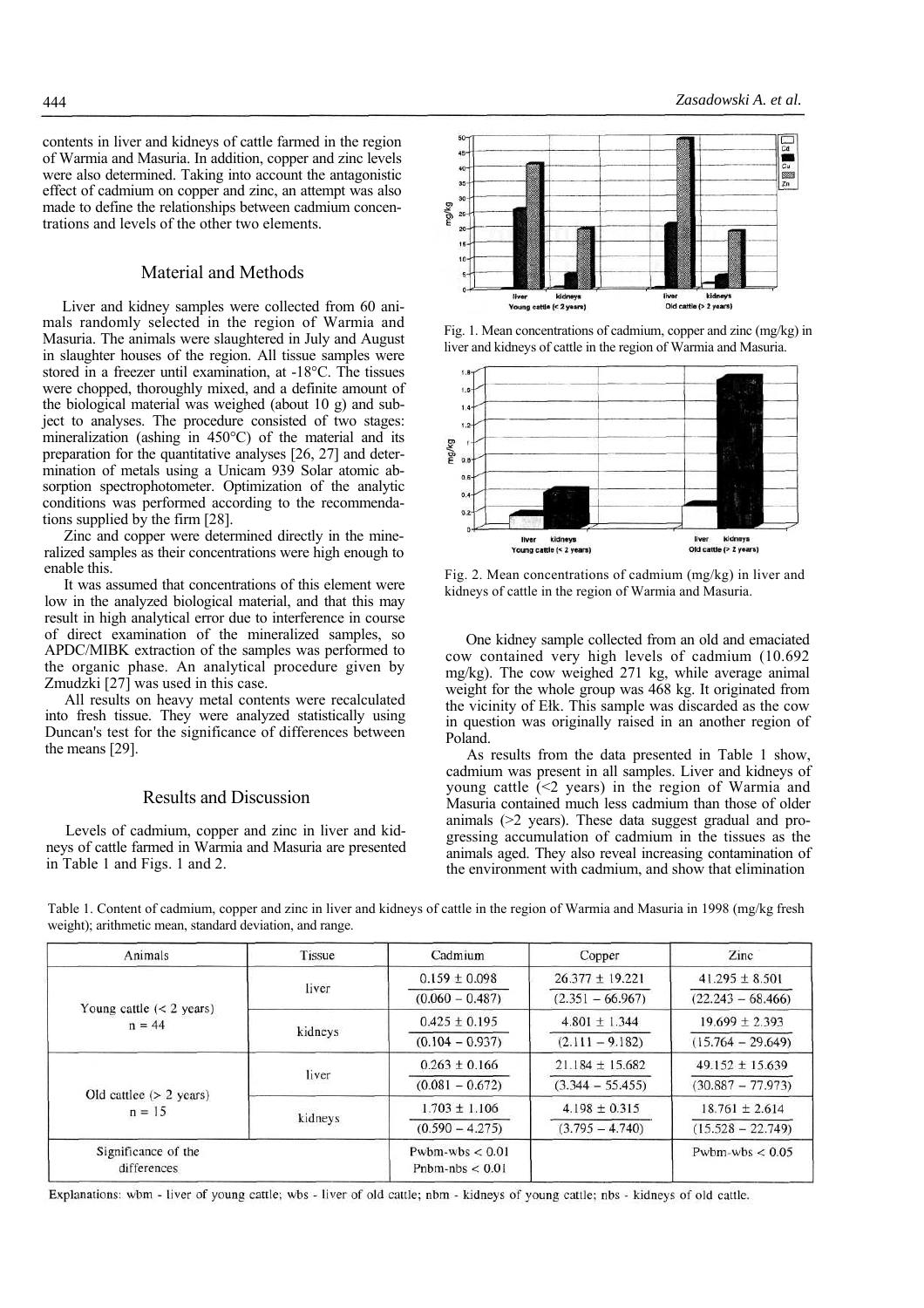of this element from the tissues is very slow. Mean levels of cadmium in the kidneys of older cattle were about 4 times higher than in younger animals, and in the liver - about 1.5 times higher (Tab. 1, Fig. 2). Although the upper limit of 4 mg/kg [24] was exceeded only in one sample collected from an older animal, levels exceeding 1 mg/kg were recorded in as many as 70% of the kidney samples. Some Western countries assume that 1 mg Cd/kg is the maximum permissible level, and administrative steps are taken if this level is exceeded [cit. after 14]. In younger cattle the highest cadmium concentration in kidneys did not exceed 1 mg/kg. Mean levels in these animals were 0.425  $\pm$  0.195 mg/kg, reaching maximally 0.937 mg/kg. In 73% of the samples collected from young cattle cadmium levels were below 0.5 mg/kg.

The limit for liver has been established at 2.0 mg Cd/kg of the tissue [24]. It was not exceeded in any sample, whether old or young cattle (Tab. 1). In 93% of liver samples collected from older animals, cadmium concentrations did not exceed 0.5 mg/kg, and only one sample contained 0.672 mg/kg. Liver samples collected from young cattle all contained less than 0.5 mg of cadmium/kg, the maximal level being 0.487 mg/kg. It should be emphasized that cadmium concentrations of less than 0.2 mg/kg were found in as many as 82% of the liver samples collected from young animals.

The high ability of cadmium to migrate from the soil to plants is the main cause of cattle exposure to this element in the region of Warmia and Masuria. The region is typically agricultural, so cadmium in the soil can originate mostly from chemical substances used in agriculture, in this also from mineral fertilizers (cadmium levels in superphosphate may reach 46.6 mg/kg) [30]. Other sources of contamination are also possible (e.g. motor vehicles, emissions from local industrial premises, soil fertilization with sludge, dumping of industrial wastes, etc.), which may contaminate soil, water, air and plants.

Copper and zinc levels in animal tissues (Tab. 1, Fig. 1) were within physiological limits and did not deviate from those found by the other authors [23, 31-33]. Many liver and kidney samples lower copper and zinc levels, or of one of these elements, were observed at higher concentrations of cadmium.

According to the data obtained by Zmudzki and Szkoda [14] in the course of a monitoring survey performed in 1993, cadmium levels in liver and kidneys of young cattle from the whole country were 0.146 and 0.580 mg/kg, respectively, and in older animals - 0.204 and 0.829 mg/kg. Other data collected in agricultural regions of Poland, but with no distinction between young and old animals, showed that cadmium concentration in cattle liver and kidneys in northern Poland was, respectively 0.100 and 0.450 mg Cd/kg [31], while the respective values in eastern Poland were: 0.160 and 0.230 mg Cd/kg [33], and in industrial regions they were 0.292 and 1.735 mg Cd/kg [25].

The above data show that cadmium levels in liver and kidneys of young cattle in Warmia and Masuria did not differ from those recorded on a national scale in 1993, while cadmium levels in older cattle were similar as those noted in 1990 in the region of Kielce [14].

Levels of cadmium in cattle kidneys in some countries of the European Union were of the same magnitude, e.g. 0.450 mg Cd/kg in Austria (1991) and 0.231 Cd/kg in Holland (1993) [34, 35], while values recorded for cattle liver were 0.061 mg/kg in Finland (1991), 0.070 mg/kg in Sweden (1991), and 0.105 mg Cd/kg in Holland (1987) [cit. after 36].

Cadmium levels found in the tissues of cattle from Warmia and Masuria, especially of young animals, are quite safe from the toxicological point of view. However, 70% of kidney samples collected from older cattle contained more than 1 mg Cd/kg. They are high enough to become unsafe for certain consumer groups, exposing people to increased cadmium levels. Due to high accumulation of cadmium and its long half-life, it may induce some diseases in the human organism (e.g. osteoporosis, decrease of heart contraction ability etc.), especially in smokers consuming higher levels of cadmium in cattle meat products.

The results obtained in the course of this study suggest the need for continuous control of domestic animals that are to be slaughtered, especially as regards contamination with cadmium. The data can also be used in subsequent estimates and comparisons related to environmental monitoring. They also illustrate exposure of domestic animals, and - indirectly - of humans, to the toxic element. The paper contributes to the inventory of cadmium concentrations in domestic animal tissues, and more specifically - to the data on actual levels of this element in cattle bred in Warmia and Masuria.

#### **References**

- 1. FRIBERG L., NORDBERG G.F., VOUK V.B. Handbook on the Toxicology of Metals. Elsevier North-Holland Biomedical Press, Amsterdam - New York - Oxford, **1979.**
- 2. KRYTERIA ZDROWOTNE SRODOWISKA. Kadm. t. **134,**  Departament Zdrowia Publicznego MZiOS, Lodz, **1996.**
- 3. ZAK **I.,** STEIBERT E. Biochemiczne aspekty toksykologii kadmu. Post. Hig. Med. Dosw., **34,** 249, **1980.**
- 4. BEM E., TURZYNSKA E. Zagrozenie kadmem w Polsce. I. Poziomy kadmu w roznych cze.sciach skladowych srodowiska. Bromat. Chem. Toksykol., **25,** 361, **1992.**
- 5. BURGAT-SACAZE V., CRASTE L., GUERRE P. Le cad mium dans les chaines alimentaires une revue. Rev. Med. Vet., **147,** 671, **1996.**
- 6. ELINDER C.G., KJELLSTROM T., LIND B., LINMAN L., PISCATOR M., SUNDSTEDT K. Cadmium exposure from smoking cigarettes: variations with time and country where purchased. Environ. Res., **32,** 220, **1983.**
- 7. HUTTON M., SYMON C. The quantities of cadmium, lead, mercury and arsenic entering the UK. environment from hu man activities. Sci. Total Environ., **57,** 129, **1986.**
- 8. GALAL-GORCHEV H. Dietary intake, levels in food and estimated intake of lead, cadmium, and mercury. Food Add. Contam., **10,** 115, **1993.**
- 9. SWIATCZAK J., C1MANDER B. Kadm w srodowisku. Mcdycyna Pracy, 5 (supl. 5), 39, **1995.**
- 10. ZAWADZKA T., BRULINSKA-OSTROWSKA E., WOJCIE-CHOWSKA-MAZUREK M., CWIEK K., STARSKA K. Badanie zawartosci kadmu i oiowiu w papierosach krajowych

i zagranicznych. Roczn. PZH, **40,** 145, **1989.**

- 11. HOVMAND M.F., TJELL J.C., MOSBACK H. Plant uptake of airborne cadmium. Environ. Pollut., **30,** 27, **1983.**
- 12. FALANDYSZ J. Some loxic essential metals in cattle from the Northen part of Poland. Sci. Total Environ., **136,** 193, **1993.**